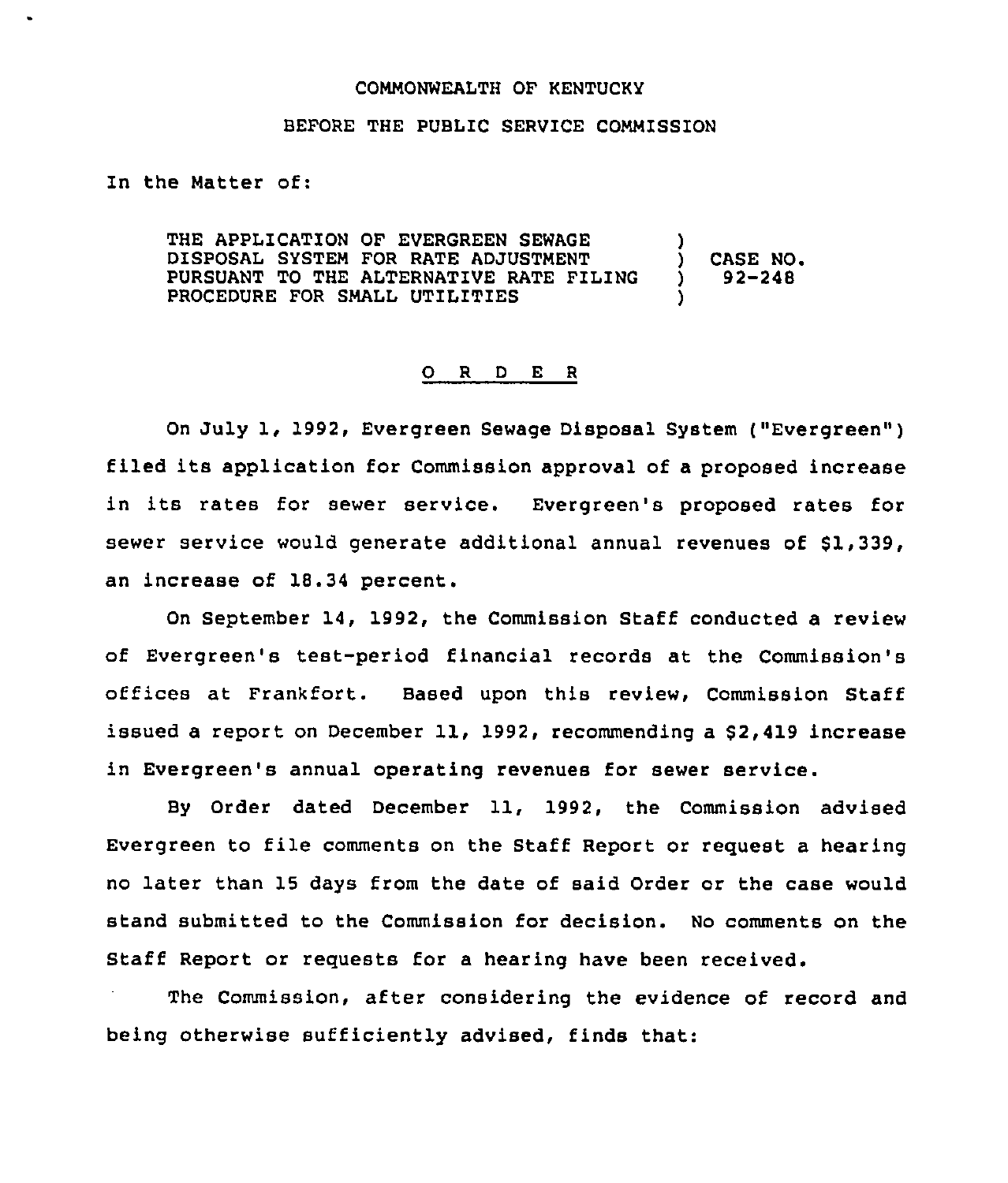1. The recommendations and findings contained in the Staff Report are supported by the evidence of record, are reasonable, and are hereby adopted as the findings of the Commission in this proceeding and are incorporated by reference as if fully set out herein.

2. The rates in Appendix A, which is attached hereto and incorporated herein, are the fair, just, and reasonable rates for Evergreen and will produce gross annual revenues of \$9,720 for sewer service based on adjusted test-year sales. These rates will provide Evergreen sufficient revenues to meet its operating expenses, and provide for future equity growth, including provisions for servicing its debt.

IT IS THEREFORE ORDERED that:

1. The rates proposed by Evergreen in its application are hereby denied.

2. The rates in Appendix <sup>A</sup> are hereby approved for service rendered by Evergreen on and after the date of this Order.

3. Within 30 days of the date of this Order, Evergreen shall file with the Commission its revised tariff setting out the rates approved herein.

Done at Frankfort, Kentucky, this 1st day of February, 1993.

PUBLIC SERVICE COMMISSIO St day of February, 1993.<br>PUBLIC SERVICE COMMISSION

ATTEST:

Executive Director